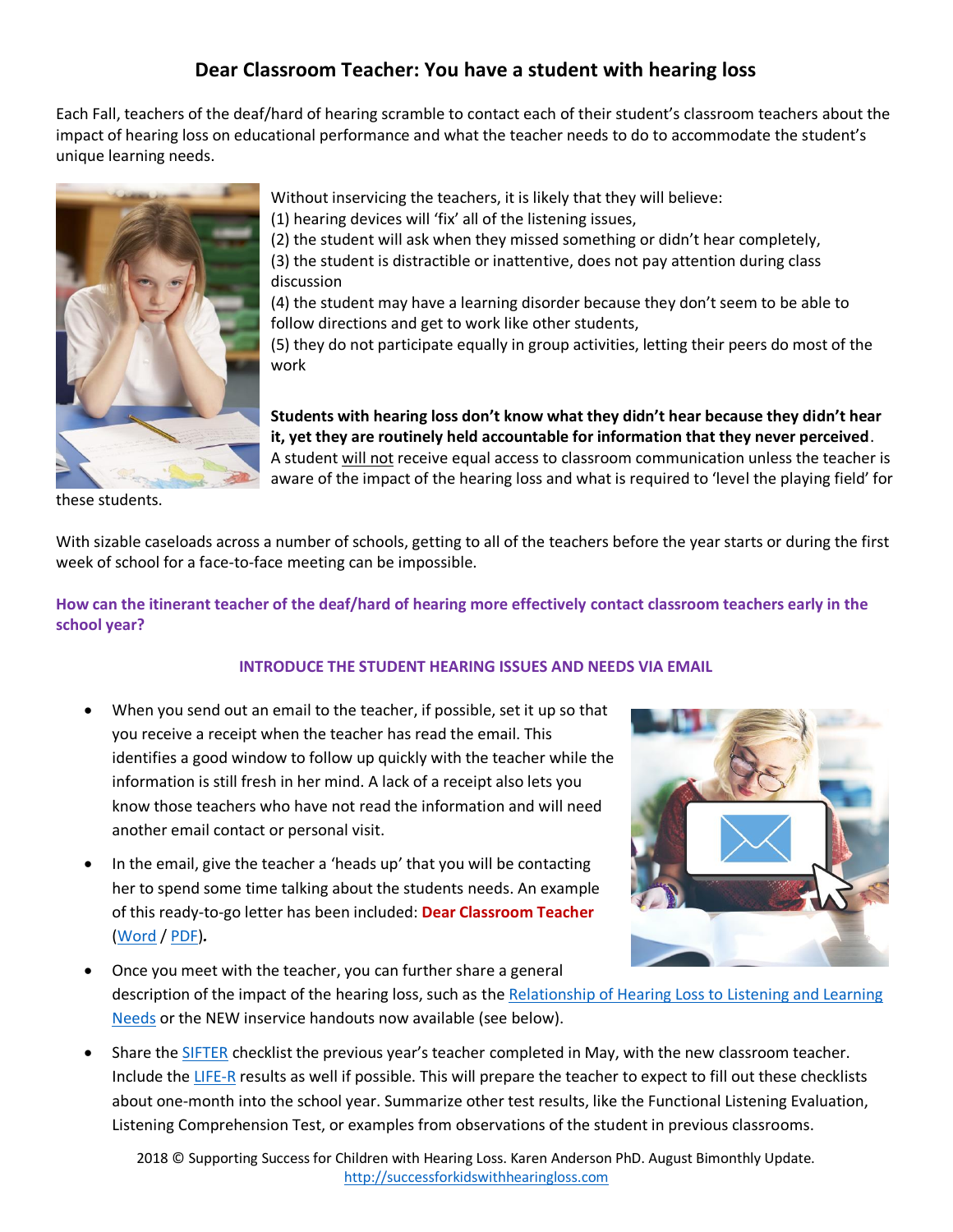- Alternately or additionally, provide a brief description of the results such as: *Through the use of the Listening Inventory For Education checklist, John identified that he has significant difficulty hearing class discussions, social interactions, and communication when there is any noise in the classroom. He is challenged when the teacher moves about the classroom as it prevents him from speechreading, which improves his understanding. Last May, this student's third grade teacher identified that John continues to perform lower academically, has periods of inattention due to listening fatigue, hesitates after directions, and rarely participates during class discussion. Thus, his hearing loss impacts his ability to fully participate and perceive communication in the classroom environment. John has IEP goals related to developing self-advocacy skills as he has identified that he mainly waits for teacher clarification rather than letting the teacher know, or otherwise getting assistance when he does not completely hear class instructions.*
- Some teachers benefit from receiving a link to YouTube videos that describe general information teachers should know when supporting a student with hearing loss in their classroom [\(example 1,](https://www.youtube.com/watch?v=JwWAHyD0f4w) [example 2,](https://www.youtube.com/watch?v=jylb7TDn2Tk) [example 3,](https://www.youtube.com/watch?v=ln8NHzVfJkQ) [example 4,](https://www.youtube.com/watch?v=ISWkl29SpwU) [example 5,](https://www.youtube.com/watch?v=VJLAhFaslUI) or search yourself – there are lots of videos available!).



- Alternately, you or your DHH Team can prepare your own brief YouTube videos. Use a private YouTube channel to ensure that no confidentiality questions arise. Develop videos for alike student groups, such as unilateral hearing loss, mild loss with consistent hearing aid use, mild hearing loss with challenging hearing aid use issues, etc. Emphasize educational performance issues (what the teacher will SEE and how it relates to the hearing loss), legal requirements (ADA access, equipment monitoring), and necessary teacher/instructional accommodations.
- Develop a YouTube video that shows what the teacher needs to do to appropriately use and maintain the student's hearing assistance technology.
- Share equipment cheat sheets (example). Tech Talk of the [Teacher Tools e-magazine](http://teachertools.successforkidswithhearingloss.com/) provides wonderful resources.

## **USING THE TEACHER INSERVICE COMBO TO MAKE AN IMPRESSION!**

For students who have used hearing aids (consistently) since infancy it is no longer most appropriate to share descriptions of the impact of the hearing loss levels with teachers, as the students are actually functioning based on their hearing ability while aided. Due to consistent aided hearing and in recognition of frequent non-use by students with mild hearing loss, there are four versions of this new inservice handout: 20-25 dB, 25-30 dB, 30-35 dB, and 35-40 dB. For other types and degrees of hearing loss the freely available *Relationship of Hearing Loss to Listening and Learning Needs* still remain relevant.

**What makes this new** *[Impact of Hearing Loss on](https://successforkidswithhearingloss.com/product/teacher-inservice-combo/)  Listening, [Learning, and Social Interactions](https://successforkidswithhearingloss.com/product/teacher-inservice-combo/)* **handout different from the old/fre[e Relationship](https://successforkidswithhearingloss.com/relationship-hl-listen-learn/)  [of Hearing Loss to Listening and Learning?](https://successforkidswithhearingloss.com/relationship-hl-listen-learn/)** 

## **Teacher Inservice Combo**

- 1. Impact of Hearing Loss on Listening, Learning, and Social Interactions
- 2. Screening Instruments For Targeting Educational Risk fillable versions (PS, Elem, Secondary)
- 3. LIFE-R Teacher Appraisal computer fillable
- 4. Access to Curriculum Inventory (ATCI) for General Education Teacher computer fillable
- 5. Children with Hearing Loss Miss More Than You Think
- 6. Listening Comprehension Exercise Mother's Aprons (improves teacher awareness of impact)
- 7. Barriers to Listening Visual analogies of listening in noise, reverberation, and distance
- 8. Student Listening Challenges Understanding the Missing Pieces
- 9. Attitude is Caught, Not Taught (teacher version)
- 10. Hearing Aid/Cochlear Implant Monitoring and the Law
- 11. Hearing Aid Monitoring An Important Daily Activity
- 12. Emailable Tips for Teachers (Early Childhood + K-12) Word version



2018 © Supporting Success for Children with Hearing Loss. Karen Anderson PhD. August Bimonthly Update. [http://successforkidswithhearingloss.com](http://successforkidswithhearingloss.com/)